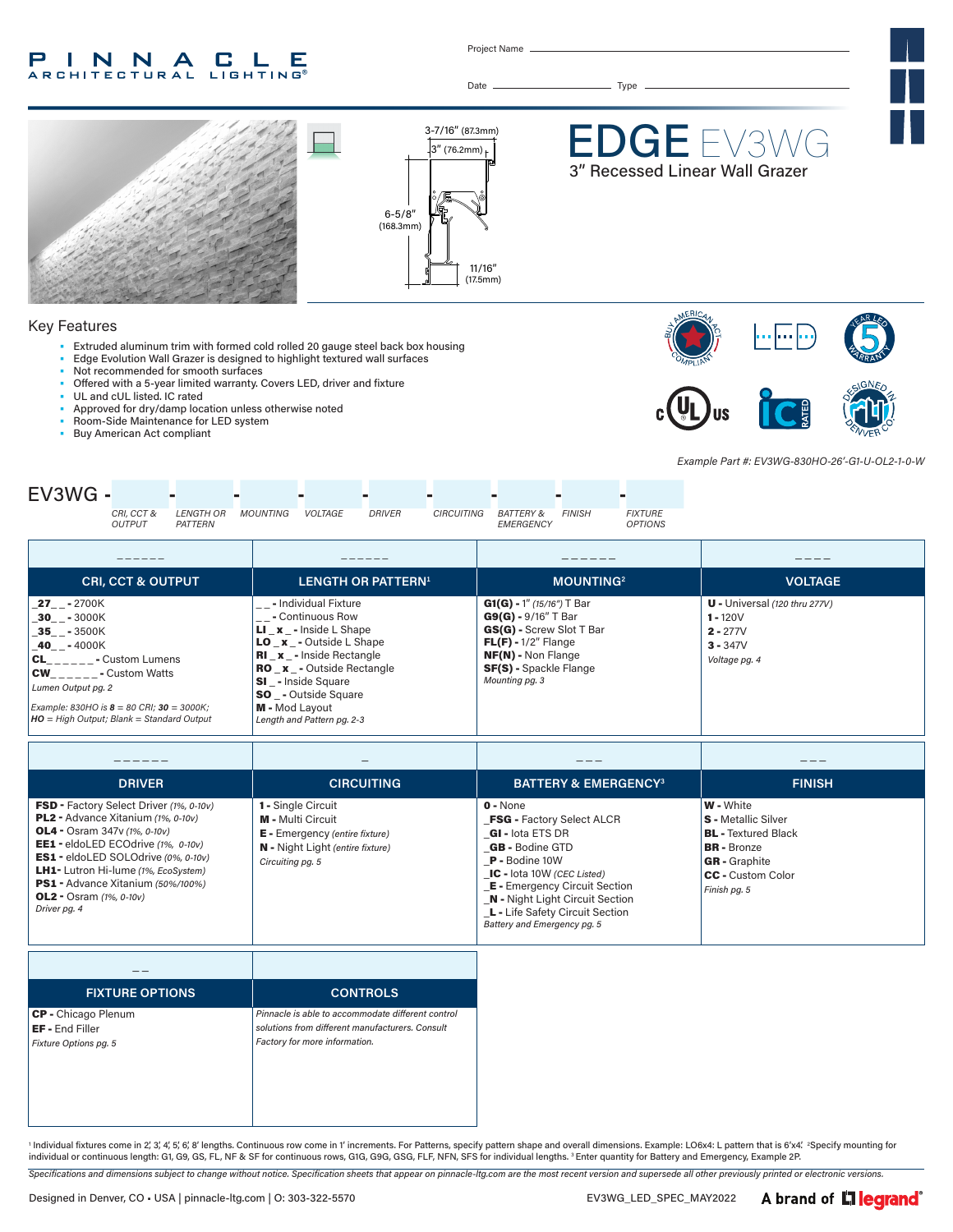## CRI, CCT & Output

Specify either 80 or 90 CRI

• Longer lead-time may apply for 90 CRI. Consult factory

• 80 CRI = R9≥19 and 90 CRI = R9≥61

#### Custom Output- Lumens OR Wattage

| <b>CL</b>     | Specify CRI, CCT and desired lumens (i.e. CL835400) |          |                                                    |                                       |             | Specify lumens between standard offering listed below. Lumens are specified per color temp |
|---------------|-----------------------------------------------------|----------|----------------------------------------------------|---------------------------------------|-------------|--------------------------------------------------------------------------------------------|
| $CW_{---}$    |                                                     |          | Specify CRI, CCT and desired wattage (i.e. CW9407) |                                       |             | Specify watts between standard offering listed below                                       |
| <b>80 CRI</b> |                                                     |          |                                                    |                                       |             |                                                                                            |
|               | Color                                               | Output   | Watts<br>per foot                                  | Shielding<br>WG<br><b>Wall Grazer</b> |             |                                                                                            |
| 830           | 3000K                                               | Standard | 6.0                                                | Lumens/ft<br>303                      | LPW<br>50.3 |                                                                                            |
| <b>830HO</b>  | 3000K                                               | High     | 10.3                                               | 479                                   | 46.6        |                                                                                            |
| 835           | 3500K                                               | Standard | 6.0                                                | 316                                   | 52.4        |                                                                                            |
| 835HO         | 3500K                                               | High     | 10.3                                               | 500                                   | 48.7        |                                                                                            |
| 840           | 4000K                                               | Standard | 6.0                                                | 324                                   | 53.8        |                                                                                            |
| 840HO         | 4000K                                               | High     | 10.3                                               | 513                                   | 49.9        |                                                                                            |
| <b>90 CRI</b> |                                                     |          |                                                    |                                       |             |                                                                                            |
| 927           | 2700K                                               | Standard | 6.0                                                | 249                                   | 41.3        |                                                                                            |
| <b>927HO</b>  | 2700K                                               | High     | 10.3                                               | 393                                   | 38.2        |                                                                                            |
| 930           | 3000K                                               | Standard | 6.0                                                | 280                                   | 46.5        |                                                                                            |
| 930HO         | 3000K                                               | High     | 10.3                                               | 442                                   | 43.0        |                                                                                            |
| 935           | 3500K                                               | Standard | 6.0                                                | 285                                   | 47.3        |                                                                                            |
| 935HO         | 3500K                                               | High     | 10.3                                               | 450                                   | 43.8        |                                                                                            |
| 940           | 4000K                                               | Standard | 6.0                                                | 290                                   | 48.1        |                                                                                            |
| 940HO         | 4000K                                               | High     | 10.3                                               | 458                                   | 44.6        |                                                                                            |

## Length

- Individual units cannot be joined, end plates are factory installed and cannot be removed
- Refer to Pattern section for specification and ordering options
- Continuous Rows are made up of even and odd length fixtures; designed to fall on-grid

|                                    | з                                    | $\boldsymbol{4}$                 | 5              | 6              | 8              |                                                                                                                                  |
|------------------------------------|--------------------------------------|----------------------------------|----------------|----------------|----------------|----------------------------------------------------------------------------------------------------------------------------------|
| Indiv. Fixture<br>$23''$ (584.2mm) | <b>Indiv. Fixture</b><br>35" (889mm) | Indiv. Fixture<br>47" (1193.8mm) | Indiv. Fixture | Indiv. Fixture | Indiv. Fixture | Cont. Run<br>Customizable<br>length using field<br>cutable non-illu-<br>minated end fillers<br>- max. length of 12"<br>per side. |
|                                    |                                      |                                  | 59" (1498.6mm) |                |                |                                                                                                                                  |
|                                    |                                      |                                  |                | 71" (1803.4mm) |                |                                                                                                                                  |
|                                    |                                      |                                  |                |                | 95" (2413mm)   |                                                                                                                                  |
|                                    |                                      |                                  |                |                |                | Specify length $\rightarrow$                                                                                                     |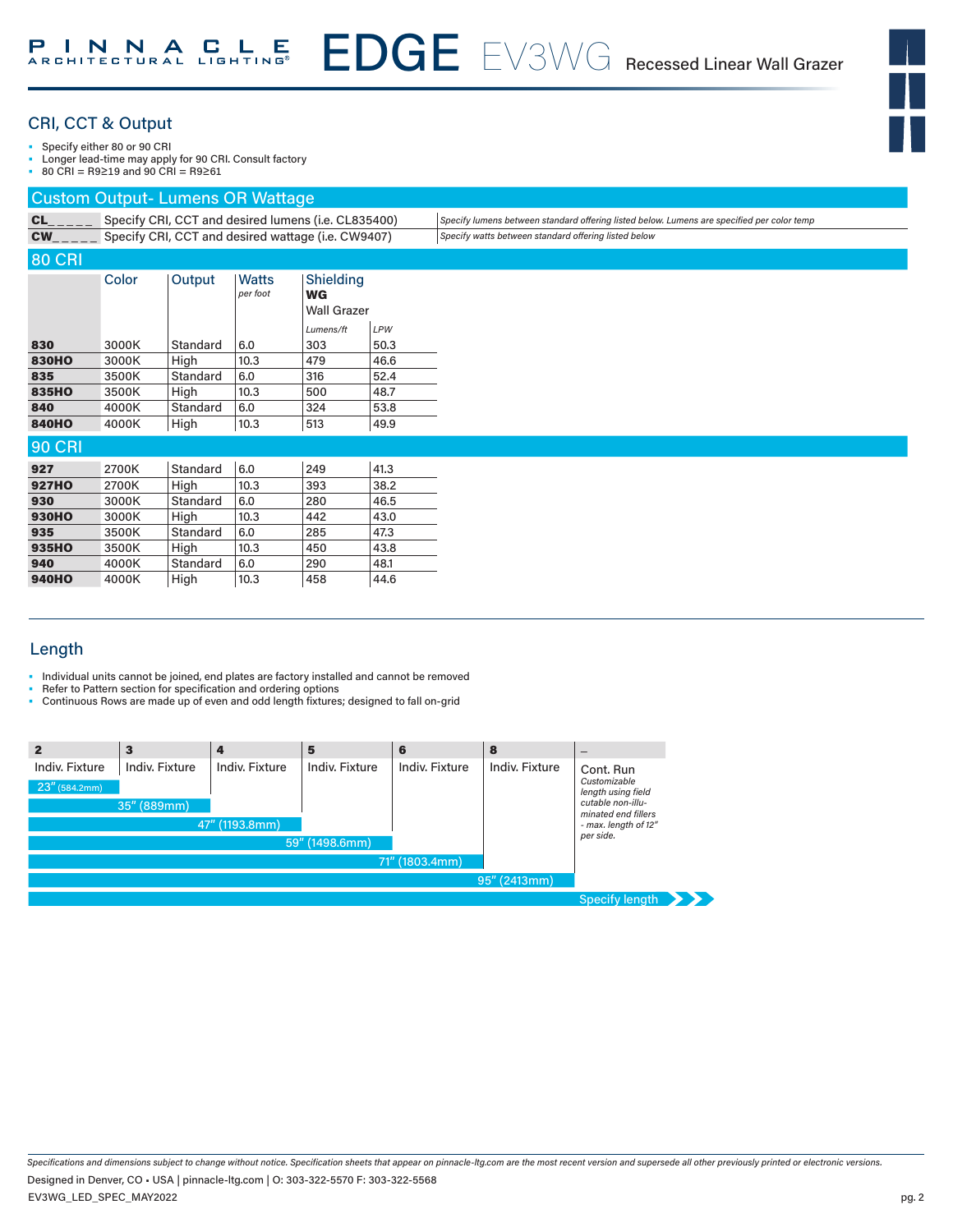#### Pattern

- Grazer is a complete perimeter lighting solution that includes inside corners, outside corners, and end fillers
- Corners are 90 degree and allow for +/- 5 degrees of adjustability to accommodate wall imperfections
- Specify runs to the nearest foot. Corners are slid into place to finish the perimeter lighting
- Field cut End Fillers have a maximum length of 6"
- Inside and Outside corners are field cut. Detailed length information will be on Factory Drawings
- End Fillers, Inside and Outside Corners are all Non-illuminated.
- See installation instructions for detailed information

| SI                                                                                                   | <b>SO</b>                                                                                               | $RI_x$                                                                                                  | RO <sub>x</sub> | UI_x_x_                                                                                               | UO X X                                                          | $LI_x$                                                               | $LO_x$                        | M                                                                          |
|------------------------------------------------------------------------------------------------------|---------------------------------------------------------------------------------------------------------|---------------------------------------------------------------------------------------------------------|-----------------|-------------------------------------------------------------------------------------------------------|-----------------------------------------------------------------|----------------------------------------------------------------------|-------------------------------|----------------------------------------------------------------------------|
| Square,<br>Inside (SI) or Outside (SO)<br>Provide overall length dimen-<br>sion for each fixture leg |                                                                                                         | Rectangle,<br>Inside (RI) or Outside (RO)<br>Provide overall length dimen-<br>sion for each fixture leg |                 | U-Shape,<br>Inside (UI) or Outside (UO)<br>Provide overall length dimen-<br>sion for each fixture leg |                                                                 | L-Shape,<br>Inside (LI) or Outside (LO)<br>sion for each fixture leg | Provide overall length dimen- | Mod Layout<br>For 45 degrees, patterns or<br>lengths not shown or standard |
| <b>End Filler</b>                                                                                    |                                                                                                         | 90° Inside<br>90° Outside                                                                               |                 |                                                                                                       | Inside Corners:<br>Max. Length - 15"<br><b>Outside Corners:</b> | Min. Length - 6-1/2"<br>Length is measured from fixture end to wall. | ata a                         |                                                                            |
|                                                                                                      | All fixture lengths within a pattern will be rounded to the nearest foot. End fillers and Corners (both |                                                                                                         |                 |                                                                                                       | Min. Length - 0"                                                |                                                                      |                               |                                                                            |

*All fixture lengths within a pattern will be rounded to the nearest foot. End fillers and Corners (both field cut) will be used to complete the pattern. Factory Drawings will reflect all fixture, corner, and end filler locations and will need to be approved before an order is entered.*

#### **Mounting**

- Individual Units: specify G\_G, FLF, SFS, NFN
- Continuous Units: specify G\_, FL, SF, NF
- All individual units cannot be joined, end trims are factory installed and cannot be removed • Designed to install into acoustical grid and inaccessible ceilings
- Grid retention brackets integral to housing and require mechanical attachment
- Each housing contains 4 grid retention brackets

Max. Length - 5-1/2"

- Tie off fixture to structure with retention wires
- Approved for dry/damp location unless otherwise noted

*Length is measured from fixture end to wall.* 



*Specifications and dimensions subject to change without notice. Specification sheets that appear on pinnacle-ltg.com are the most recent version and supersede all other previously printed or electronic versions.* Designed in Denver, CO • USA | pinnacle-ltg.com | O: 303-322-5570 F: 303-322-5568

EV3WG\_LED\_SPEC\_MAY2022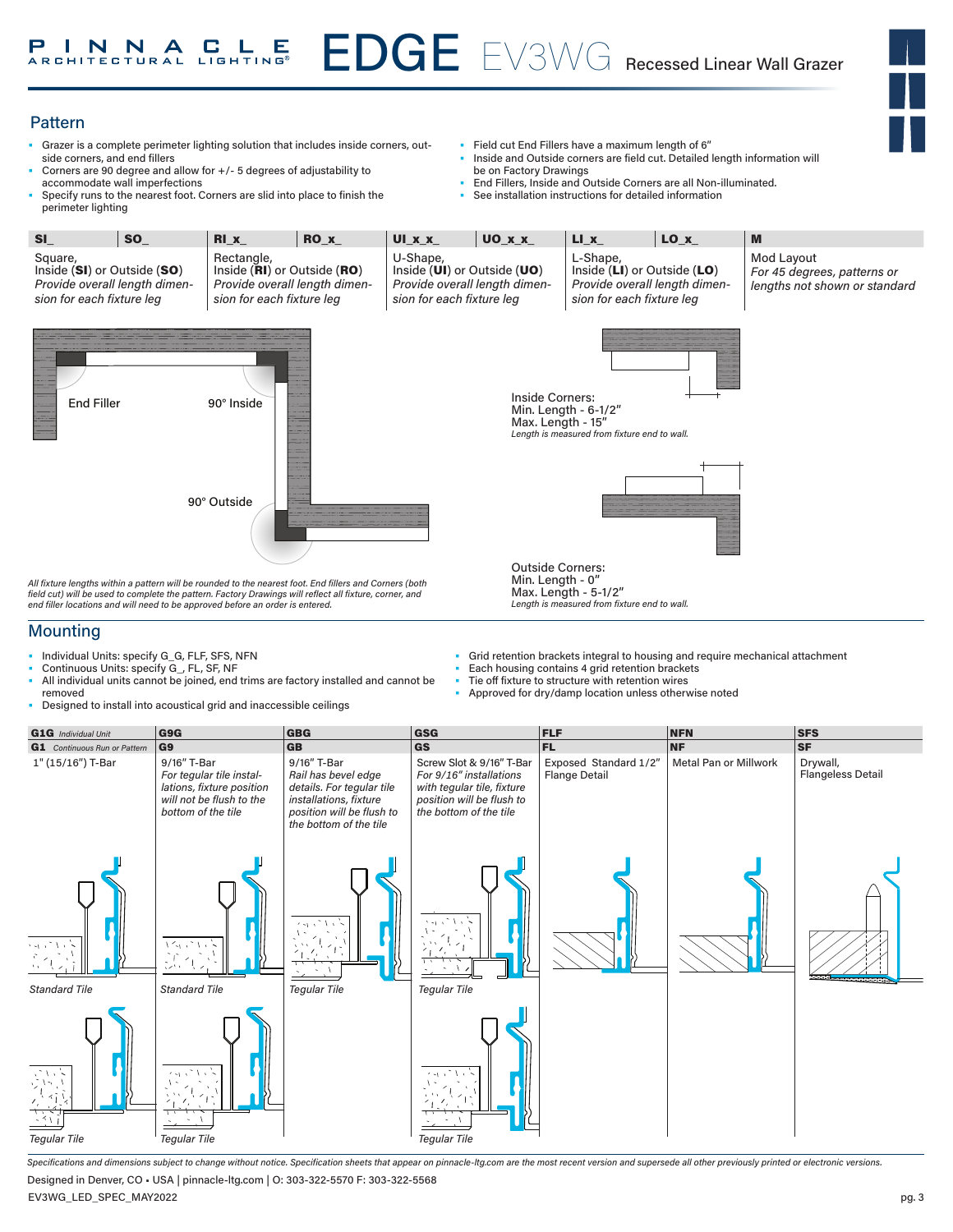

#### Voltage

Some EV3WG configurations will not accommodate all voltage options; consult with factory

| Universal |
|-----------|
| 120 volt  |
| 277 volt  |
| 347 volt  |

#### **Driver**

- Standard Driver Option = FSD
- Driver Lifetime: 50,000 hours at 25°C ambient operating conditions
- For more driver options see Pinnacle Resource Guide

| 0-10V Drivers            |                                                           |
|--------------------------|-----------------------------------------------------------|
| <b>FSD</b>               | Factory Select Driver 1%, 0-10v                           |
| PL <sub>2</sub>          | Signify Advance Xitanium 1%, 0-10v                        |
| PL <sub>4</sub>          | Advance Xitanium 347v 1%, 0-10v, requires 347v            |
| OL <sub>2</sub>          | Osram Optotronic, 1%, 0-10y                               |
| OL <sub>4</sub>          | Osram Optotronic 347v, 1% 0-10v, requires 347v option     |
| EE1                      | eldoLED ECOdrive 1%, 0-10y Logarithmic                    |
| EE <sub>2</sub>          | eldoLED ECOdrive 1%, 0-10v Linear                         |
| ES1                      | eldoLED SOLOdrive 0-10v, 0% Logarithmic                   |
| ES <sub>2</sub>          | eldoLED SOLOdrive 0-10v, 0% Linear                        |
| <b>DALI Drivers</b>      |                                                           |
| EE <sub>3</sub>          | eldoLED SOLOdrive .1%, DALI (logarithmic)                 |
| EE4                      | eldoLED SOLOdrive .1%, DALI (linear)                      |
| OD1                      | Osram Optotronic 1%, DEXAL                                |
| OD <sub>2</sub>          | Osram Optotronic 1%, DALI 2 Channel                       |
| <b>Lutron Drivers</b>    |                                                           |
| LH <sub>1</sub>          | Lutron Hi-lume Soft-on, Fade-to-black 1%, EcoSystem, LDE1 |
| LHA                      | Lutron Hi-Lume 1%, 2-wire, Lutron-LTEA2W, 120v only       |
| <b>Alternate Drivers</b> |                                                           |
| PS1                      | Signify Advance Xitanium Step Dimming 50%/100%            |
| EH <sub>1</sub>          | ELV 120v only, 0-10v universal                            |

## How to specify Circuiting, Battery and Emergency



Select fixture circuiting from options below

Some EV3WG configurations will not accommodate all circuiting options, consult with factory

#### **Circuiting**

|          | Single Circuit                |  |  |
|----------|-------------------------------|--|--|
| M        | Multi Circuit                 |  |  |
|          | <b>Emergency Circuit only</b> |  |  |
| <b>N</b> | Night Light Circuit only      |  |  |

• Battery and emergency section options are available in addition to fixture circuit<br>• Select battery and emergency section options below; factory shop drawing required Some EV3WG configurations will not accommodate all circuiting options, consult with factory

#### **Battery and/or Emergency** *If Required*



0 No battery or specific emergency section required

*Specifications and dimensions subject to change without notice. Specification sheets that appear on pinnacle-ltg.com are the most recent version and supersede all other previously printed or electronic versions.* Designed in Denver, CO • USA | pinnacle-ltg.com | O: 303-322-5570 F: 303-322-5568

• Some EV3WG configurations will not accommodate all driver options; consult with factory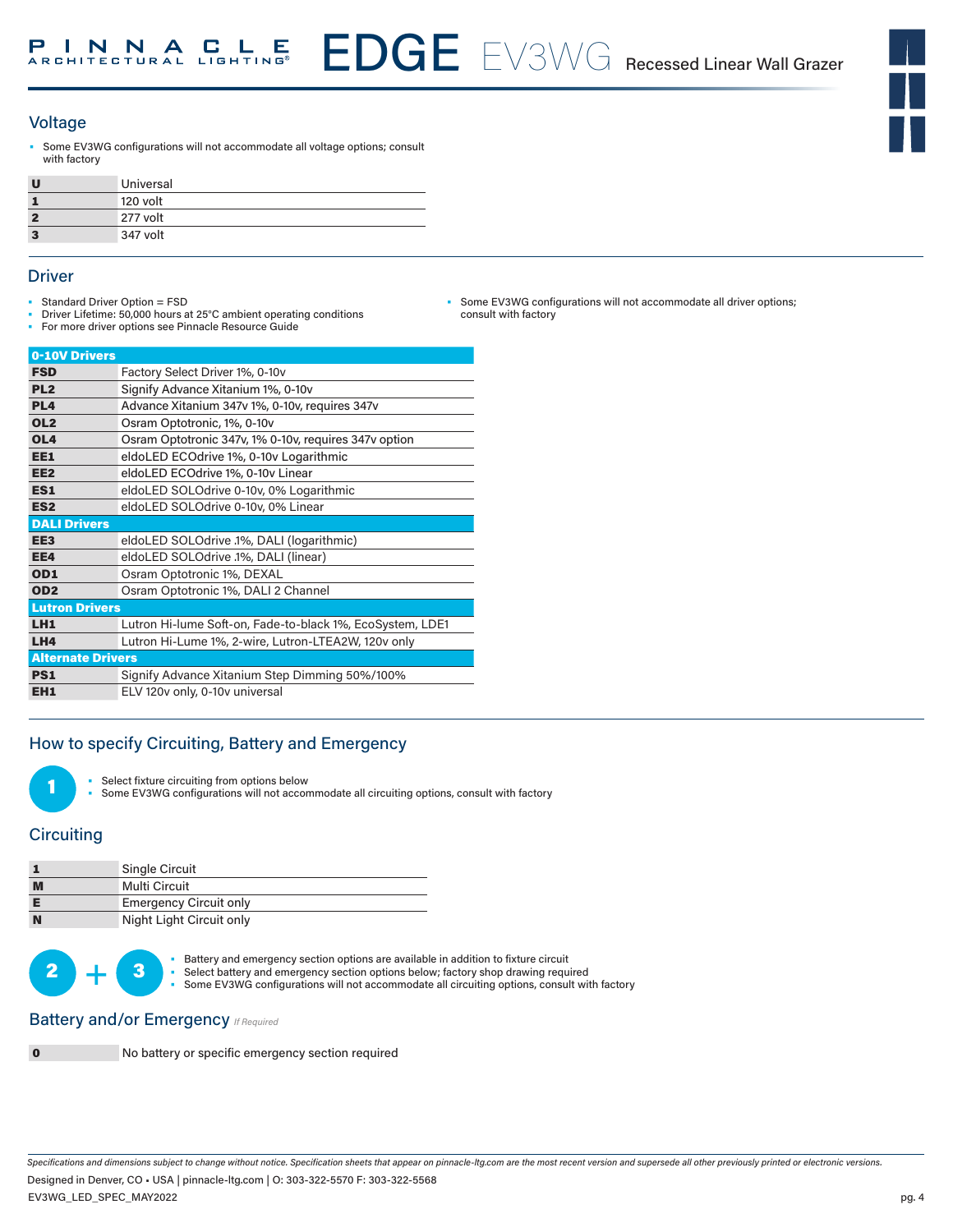# EDGE EV3WG Recessed Linear Wall Grazer **INNACLE**

#### **Battery**

- Select battery section type if required, indicate total QTY*. Example 2P*
- 90 minute battery runtime; test button is remote
- No battery option available for 2' lengths

| $\bf{0}$    | No Battery                                |
|-------------|-------------------------------------------|
| IC          | lota 10w Integral                         |
| <b>ILL</b>  | lota 10w Integral Lithium, Self Testing   |
| <b>IRH</b>  | lota 20w Remote                           |
| $\mathbf P$ | Bodine 10w Integral                       |
| <b>PLL</b>  | Bodine 10w Integral Lithium, Self Testing |
| <b>PRH</b>  | Bodine 20w Remote                         |

#### **Emergency**

- Select emergency section type if required, indicate total QTY. *Example 1E*
- Combine battery and emergency section ordering codes if both options are selected

| <b>FSG</b>       | Factory Select ALCR, Automatic Load Control Relay |
|------------------|---------------------------------------------------|
| _GI              | lota ETS DR, Emergency Lighting Control Device    |
| $G$ B            | Bodine GTD, Emergency Lighting Control Device     |
| _E               | <b>Emergency circuit section</b>                  |
| $\blacksquare$ N | Night Light circuit section                       |
|                  | Life Safety circuit section NO THROUGH WIRE       |

• Single circuit, 10w Integral Battery **Ordering Code: 1-1P** • Emergency only, 10w Integral Battery Ordering Code: E-1P • Single circuit, GTD required **Ordering Code: 1-1G** 

Battery OR Emergency Ordering Examples

# Combination Section Ordering Examples

• Entire fixture is on battery for lengths up to 5' Half of fixture is on battery for 6' or 8' housing lengths • For more battery options available, see Pinnacle Resource Guide

• Single circuit, (1) 10w battery, (1) emergency section Ordering Code: 1-1P1E • Multi circuit, (2) 10w battery, (2) emergency sections Ordering Code: M-2P2E

For Approximate Battery Lumen Output

 $\textbf{+}$  92.3 (LPW)  $\times$  10 (watts) = 923 battery lumen output

• Multiply battery wattage X fixture LPW shown on Lumen Table

• Single circuit, (1) night light section **Ordering Code: 1-1N** 

#### Finish

- Standard powder-coat textured white, metallic silver, textured black, graphite or bronze painted finish; consult factory for chip of standard paint finishes
- Selecting a fixture finish other than white may impact lumen output; consult factory for more information

| W               | White                  |
|-----------------|------------------------|
| S               | <b>Metallic Silver</b> |
| $rac{BL}{GR}$   | <b>Textured Black</b>  |
|                 | Graphite               |
| <b>BR</b>       | <b>Bronze</b>          |
| $\overline{cc}$ | <b>Custom Color</b>    |

## Fixture Options

• Additional options to enhance the fixture and finish of the product

| <b>CP</b> | Chicago Plenum                                  |
|-----------|-------------------------------------------------|
| EF        | End Fillers, comes as pair adds upto 6" per end |

## **Controls**

• Pinnacle is able to accommodate different control solutions from different manufacturers. Consult Factory for more information